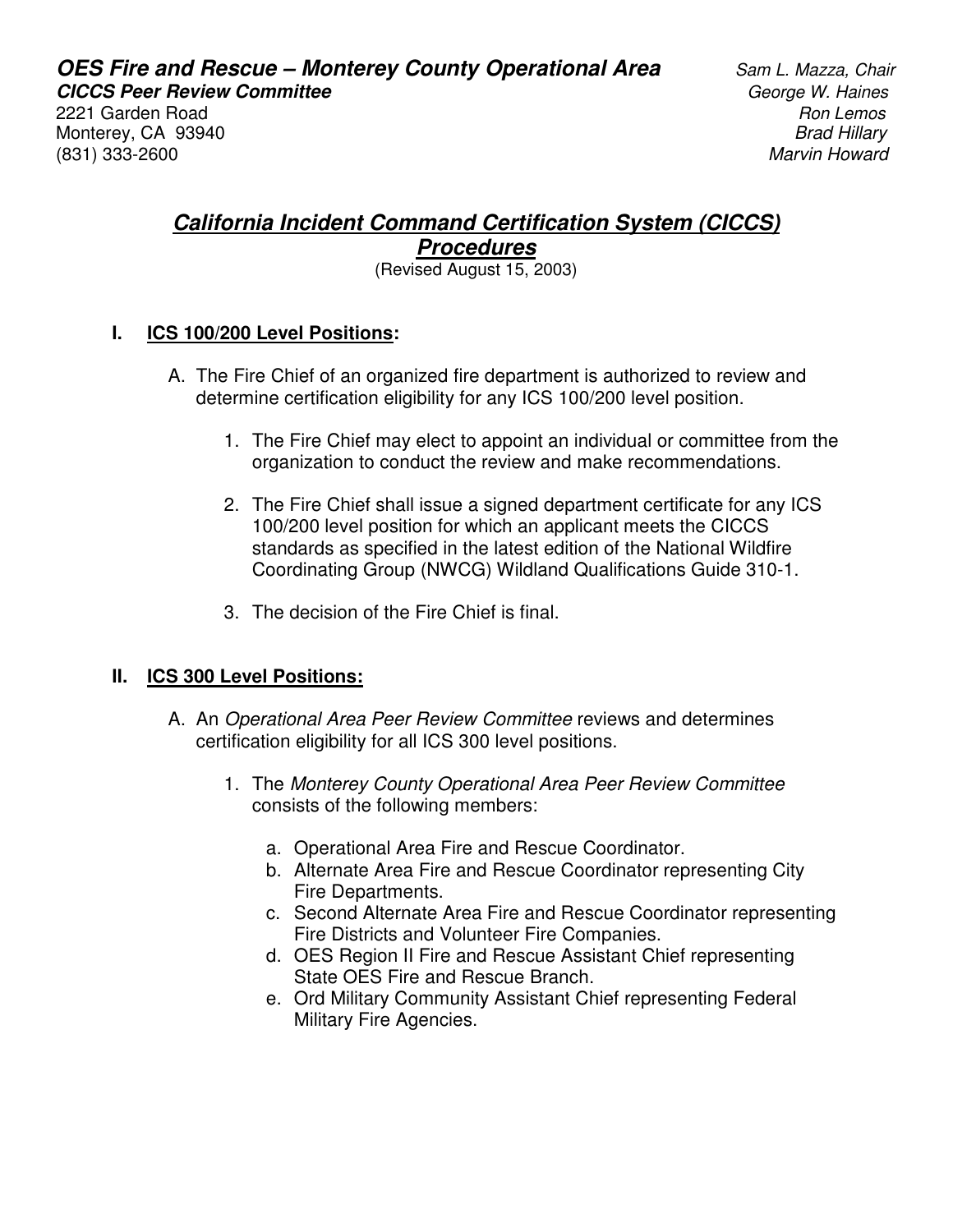- 2. The Peer Review Committee shall meet at least annually, or more frequently as determined by the Chairperson, to review applications for ICS 300-level positions.
- 3. The committee may request additional information or documentation if an application is determined to be incomplete.
- B. An applicant desiring certification for any ICS 300 level position shall submit a standard CICCS application form to the Monterey County Operational Area CICCS Peer Review Committee Chairperson.
	- 1. Application must include completed position experience form, training form with copies of course certificates, and completed position task book, as applicable.
	- 2. Application must include cover letter signed by the Fire Chief or Agency Administrator authorizing the application.
- C. The Monterey County Operational Area Peer Review Committee shall evaluate each application in strict accordance with the requirements of the current edition of NWCG 310-1. Course equivalencies as referenced in CICCS will be recognized. Historical experience will not be recognized as a substitute for meeting established NWCG 310-1 requirements.
	- 1. Applicant will be notified by mail of the Committee's determination within 5 days of the Operational Area Peer Review Committee meeting.
	- 2. The committee shall issue a State Fire Marshal certificate for each application meeting CICCS position certification requirements.
	- 2. Applications denied by the Operational Area Peer Review Committee may be appealed to the State Fire Marshal's Office Appeals Committee as follows:
		- a. In writing within 30 days of notification of initial review and denial. Appeal must contain a description of the reason/circumstance leading to the appeal, supporting documentation, and the desired outcome.
		- b. The decision of the SFM Appeals Committee is final.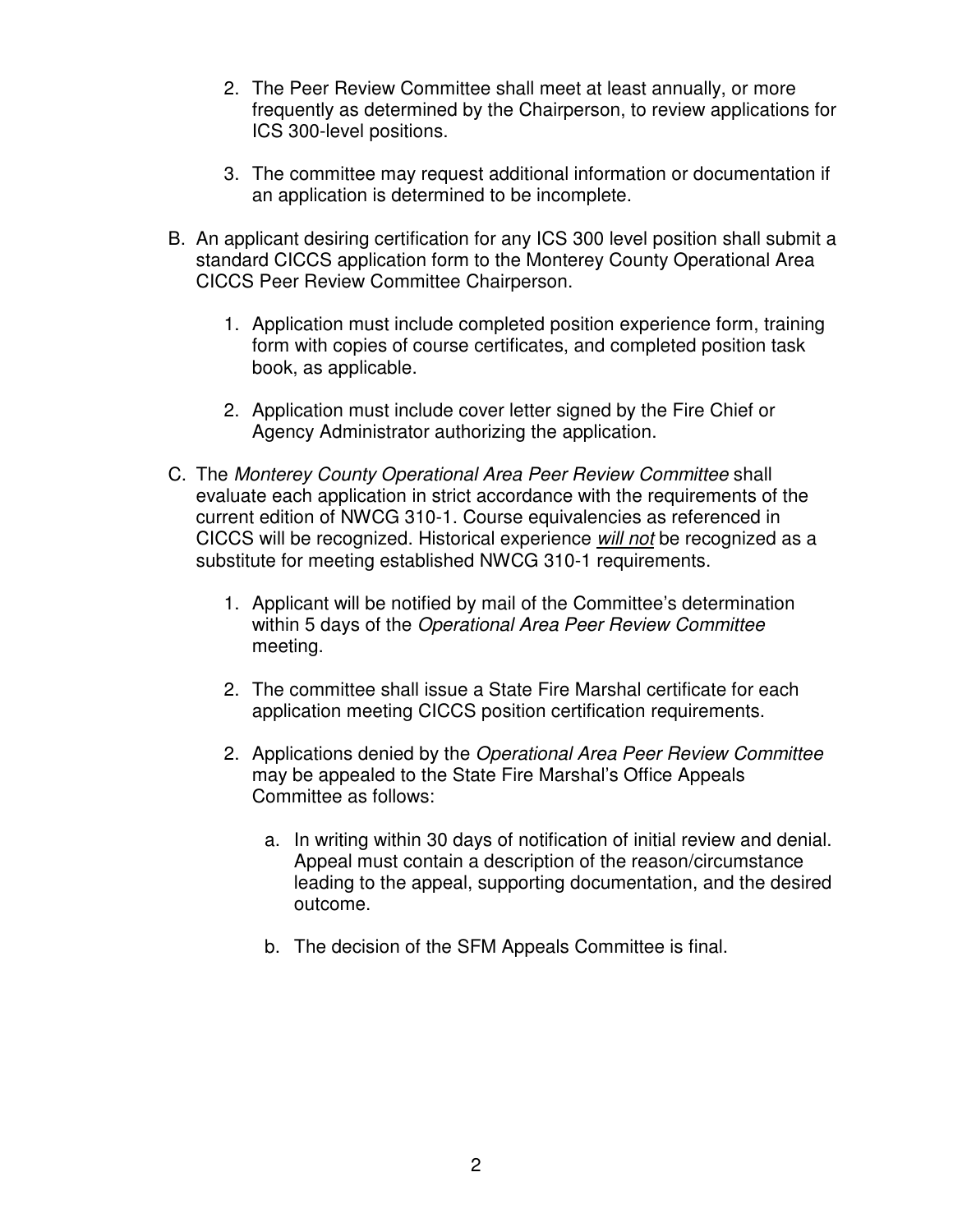### **III. ICS 400 Level Positions:**

- A. A Regional Peer Review Committee reviews and determines certification eligibility for all ICS 400 level positions.
- B. Applicants seeking certification for an ICS 400 level position shall submit a standardized CICCS application package to the Monterey County Operational Area Fire and Rescue Coordinator.
	- 1. Application must include completed application form, position experience form, training form with copies of course certificates, and completed position task book, as applicable.
	- 2. Application must include cover letter signed by the Fire Chief or Agency Administrator authorizing and supporting the application.
- C. The Monterey County Operational Area Fire and Rescue Coordinator shall review the application for completeness, then forward within five working days to the OES Region II Fire and Rescue Branch Assistant Chief.
- D. The Regional Peer Review Committee shall notify the applicant of their determination within 5 working days of their meeting. Approved applications shall be issued a State Fire Marshal's certificate for the position.
- E. Successful applicants will be added to the XMY Emergency Resource Directory (ERD).
- F. Applications denied by the Regional Peer Review Committee may be appealed to the State Fire Marshal's Appeals Committee as follows:
	- 1. In writing within 30 days of notification of initial review and denial. Appeal must contain a description of the reason/circumstance leading to the appeal, supporting documentation, and the desired outcome.
	- 2. The Appeals Committee shall notify the applicant of their determination within 30 days of receipt of the appeal. The decision of the committee shall be final.

## **IV. ICS 500/600 Level Positions:**

- A. The PACE V Peer Review Committee reviews and determines certification eligibility for all ICS 500/600 level positions.
- B. Applicants seeking certification for an ICS 500/600 level position shall submit a standardized CICCS application package to the Monterey County Operational Area Fire and Rescue Coordinator.